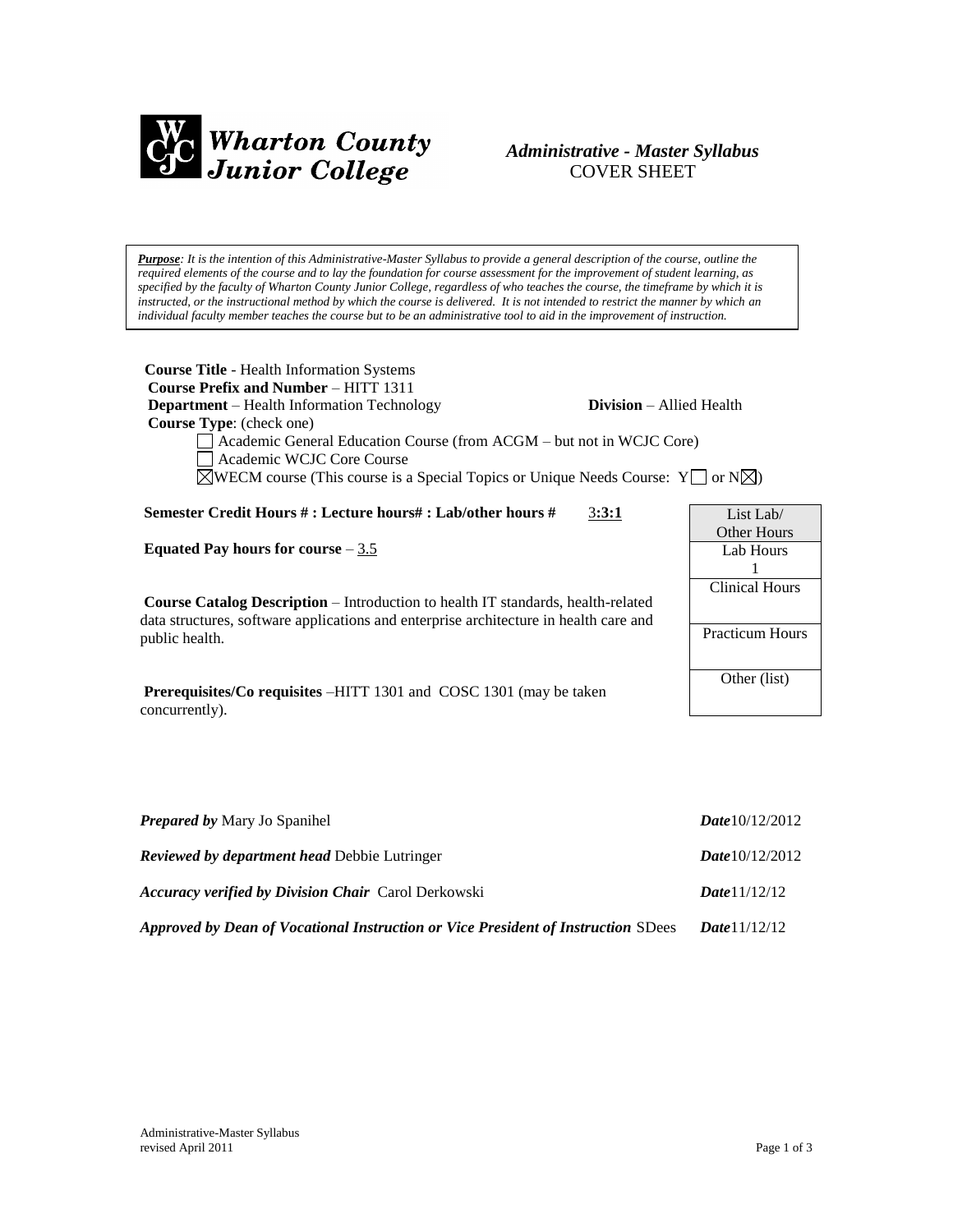

**I. Topical Outline** – Each offering of this course must include the following topics (be sure to include information regarding lab, practicum, clinical or other non-lecture instruction):

- 1. Introduction
- 2. Software Applications
- 3. Data Quality
- 4. Databases
- 5. System Selection and Implementation
- 6. Data Storage and Retrieval
- 7. Computers in HIM
- 8. Administrative Information Systems
- 9. Clinical Information Systems
- 10. Electronic Health Record
- 11. Speech Recognition
- 12. Privacy and Security
- 13. Role of HIM professional in Information Systems
- 14. Future of Computers in Healthcare

## **II. Course Learning Outcomes**

| <b>Course Learning Outcome</b>                                                                                                                                                                                                                                                                                                                                                                                                                                                                                                                                                                                                                                                                                                                                                                                                     | <b>Method of Assessment</b>                              |
|------------------------------------------------------------------------------------------------------------------------------------------------------------------------------------------------------------------------------------------------------------------------------------------------------------------------------------------------------------------------------------------------------------------------------------------------------------------------------------------------------------------------------------------------------------------------------------------------------------------------------------------------------------------------------------------------------------------------------------------------------------------------------------------------------------------------------------|----------------------------------------------------------|
| Describe the general functions, purposes and benefits of health<br>information systems; described the evolution and adoption of<br>health information systems; compare health information<br>systems in terms of their ability to support the requirements of<br>a health care enterprise; explain the impact of electronic health<br>records on reporting outcomes; explain strategies to minimize<br>major barriers to the adoption of electronic health records;<br>explain the principles of health care data exchange and<br>standards; review workflow design and assessment, and their<br>relationship to patient care, productivity and data analysis;<br>propose the hardware, software, operating systems and<br>networking considerations necessary for effective data storage<br>and use in health care organizations. | Written exams; request for proposal project; assignments |
| Utilize the tools and techniques for collecting, storing,<br>securing, retrieving, and reporting health care data.                                                                                                                                                                                                                                                                                                                                                                                                                                                                                                                                                                                                                                                                                                                 | Request for proposal project; assignments.               |

#### **III. Required Text(s), Optional Text(s) and/or Materials to be Supplied by Student.**

Sayles, Nanette B & Trawick, Kathy C., Introduction to Computer Systems for Health Information Technology, Chicago, IL. AHIMA Press, 2010.

Harman, Laurinda B. Ethical Challenges in the Management of Health Information, 2<sup>nd</sup> Edition, Sudbury, MA, Jones & Bartlett Publishers, 2006.

Texas Health Information Management Association. Health Information Manual, Austin, TX. 2002

Regular access to appropriate technology for [www.courses.](http://www.courses/)

# **IV. Suggested Course Maximum** - 20

Administrative-Master Syllabus revised April 2011 Page 2 of 3